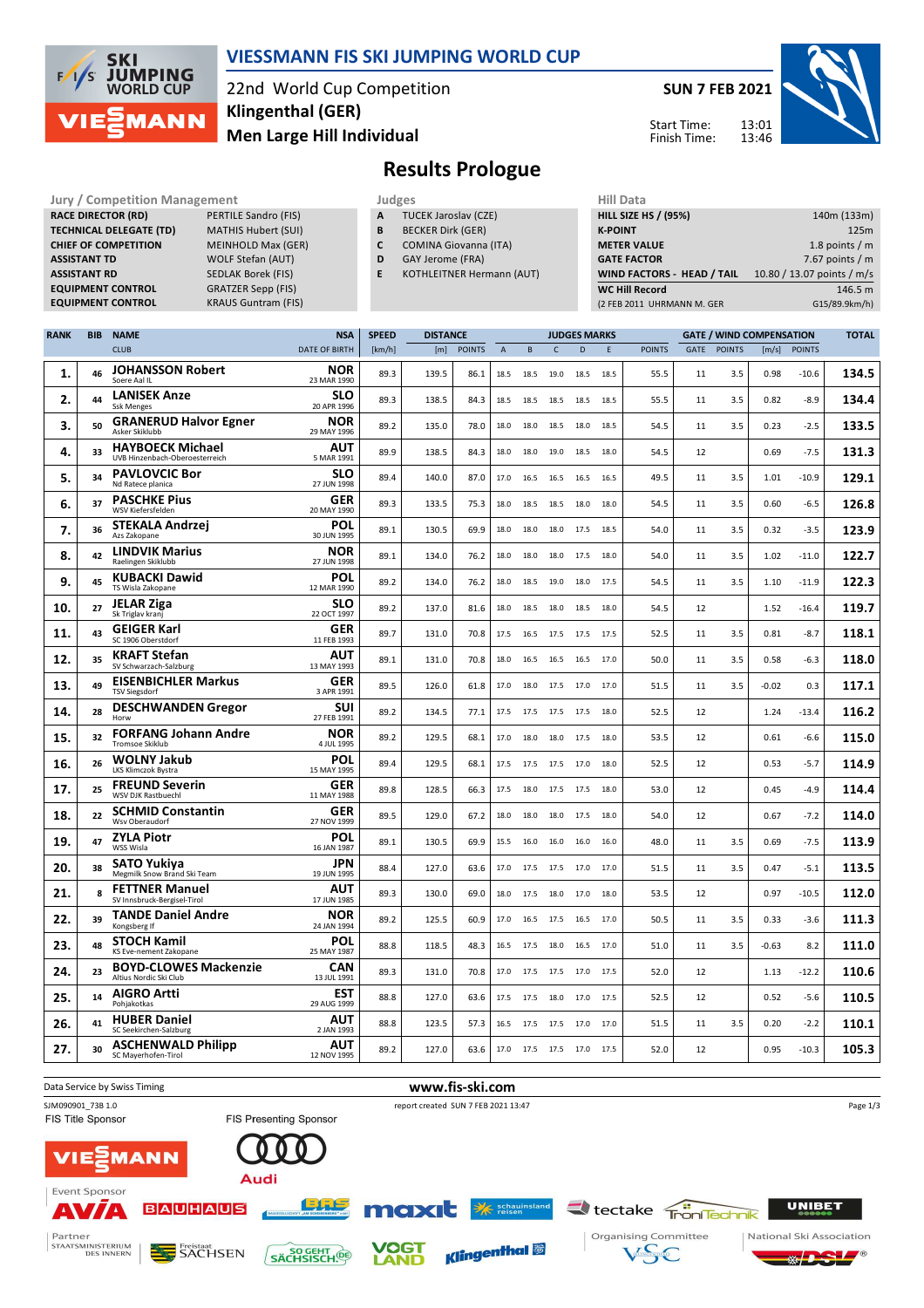

### **VIESSMANN FIS SKI JUMPING WORLD CUP**

22nd World Cup Competition **Men Large Hill Individual Klingenthal (GER)**

**SUN 7 FEB 2021**

Start Time: Finish Time:



## **Results Prologue**

| <b>RANK</b> | <b>BIB</b>     | <b>NAME</b>                                                | <b>NSA</b>                | <b>SPEED</b> | <b>DISTANCE</b> |               |                | <b>JUDGES MARKS</b> |                     |      |      |               | <b>GATE / WIND COMPENSATION</b> |               |                     |               | <b>TOTAL</b> |
|-------------|----------------|------------------------------------------------------------|---------------------------|--------------|-----------------|---------------|----------------|---------------------|---------------------|------|------|---------------|---------------------------------|---------------|---------------------|---------------|--------------|
|             |                | <b>CLUB</b>                                                | <b>DATE OF BIRTH</b>      | [km/h]       | [m]             | <b>POINTS</b> | $\overline{A}$ | B                   | $\mathsf{C}$        | D    | E    | <b>POINTS</b> | <b>GATE</b>                     | <b>POINTS</b> | $\lceil m/s \rceil$ | <b>POINTS</b> |              |
| 28.         | 4              | <b>PILCH Tomasz</b><br>WSS Wisla                           | <b>POL</b><br>20 OCT 2000 | 89.2         | 131.0           | 70.8          | 17.5           | 18.0                | 17.5                | 17.5 | 18.0 | 53.0          | 12                              |               | 1.76                | $-19.0$       | 104.8        |
| 29.         | q              | <b>MARKENG Thomas Aasen</b><br>Lensbygda Sportsklubb       | <b>NOR</b><br>18 JUN 2000 | 89.5         | 130.0           | 69.0          | 17.5           | 18.0                | 18.0                | 17.5 | 18.0 | 53.5          | 12                              |               | 1.65                | $-17.8$       | 104.7        |
| 30.         | 40             | <b>KOBAYASHI Ryoyu</b><br>Tsuchiya Home Ski Team           | <b>JPN</b><br>8 NOV 1996  | 88.8         | 120.5           | 51.9          | 17.0           |                     | 17.5 17.0 16.5      |      | 17.0 | 51.0          | 11                              | 3.5           | 0.26                | $-2.8$        | 103.6        |
| 31.         | 24             | <b>MURANKA Klemens</b><br>TS Wisla Zakopane                | <b>POL</b><br>31 AUG 1994 | 89.0         | 126.5           | 62.7          | 17.0           |                     | 16.5 16.0           | 16.0 | 16.0 | 48.5          | 12                              |               | 0.72                | $-7.8$        | 103.4        |
| 32.         | $\overline{ }$ | <b>ZOGRAFSKI Vladimir</b><br><b>NSA</b>                    | <b>BUL</b><br>14 JUL 1993 | 89.0         | 128.5           | 66.3          | 15.5           |                     | 16.0 15.5           | 15.0 | 15.0 | 46.0          | 12                              |               | 1.18                | $-12.7$       | 99.6         |
| 33.         | 17             | <b>AMMANN Simon</b><br><b>SSC Toggenburg</b>               | <b>SUI</b><br>25 JUN 1981 | 88.8         | 126.0           | 61.8          | 17.0           |                     | 17.5 16.5           | 16.0 | 17.0 | 50.5          | 12                              |               | 1.33                | $-14.4$       | 97.9         |
| 34.         | 12             | <b>HOERL Jan</b><br>SC Bischofshofen                       | <b>AUT</b><br>16 OCT 1998 | 89.1         | 123.5           | 57.3          |                |                     | 17.5 17.5 17.5 17.0 |      | 17.5 | 52.5          | 12                              |               | 1.24                | $-13.4$       | 96.4         |
| 35.         | 31             | <b>SATO Keiichi</b><br>Megmilk Snow Brand Ski Team         | <b>JPN</b><br>27 JUL 1997 | 89.2         | 116.5           | 44.7          | 16.5           |                     | 16.5 17.0           | 16.0 | 16.5 | 49.5          | 12                              |               | $-0.09$             | 1.2           | 95.4         |
| 36.         | 18             | <b>PREVC Domen</b><br>Sk Triglav kranj                     | <b>SLO</b><br>4 JUN 1999  | 89.5         | 123.5           | 57.3          | 15.5           | 16.0                | 16.0                | 16.0 | 15.5 | 47.5          | 12                              |               | 0.88                | $-9.5$        | 95.3         |
| 37.         | 19             | <b>AALTO Antti</b><br>Kiteen Urheilijat                    | <b>FIN</b><br>2 APR 1995  | 88.9         | 119.0           | 49.2          | 16.5           |                     | 17.0 17.0           | 16.0 | 17.0 | 50.5          | 12                              |               | 0.53                | $-5.7$        | 94.0         |
| 38.         | 21             | <b>NAZAROV Mikhail</b><br><b>Moscow Region TSSP</b>        | <b>RUS</b><br>14 OCT 1994 | 89.2         | 118.0           | 47.4          | 16.5           | 17.0 16.5           |                     | 16.0 | 16.5 | 49.5          | 12                              |               | 0.40                | $-4.3$        | 92.6         |
| 39.         | 6              | <b>POLASEK Viktor</b><br>Nove Mesto-Dukla                  | <b>CZE</b><br>18 JUL 1997 | 88.9         | 119.5           | 50.1          | 16.5           | 17.5 17.0           |                     | 17.0 | 17.0 | 51.0          | 12                              |               | 0.86                | $-9.3$        | 91.8         |
| 40.         | 15             | <b>KYTOSAHO Niko</b><br>Lahti Ski Club                     | <b>FIN</b><br>18 DEC 1999 | 89.2         | 118.0           | 47.4          | 16.0           | 15.5                | 16.5                | 16.0 | 15.5 | 47.5          | 12                              |               | 0.85                | $-9.2$        | 85.7         |
| 41.         | 13             | <b>ZAJC Timi</b><br><b>SSK Liubno BTC</b>                  | <b>SLO</b><br>26 APR 2000 | 89.1         | 114.0           | 40.2          | 15.0           | 15.5                | 15.0                | 15.0 | 15.5 | 45.5          | 12                              |               | 0.08                | $-0.9$        | 84.8         |
| 42.         | $\mathbf{z}$   | <b>KORNILOV Denis</b><br>Sdushor CSP N. Novgorod Dinamo    | <b>RUS</b><br>17 AUG 1986 | 89.3         | 114.0           | 40.2          | 16.0           | 18.0                | 16.0                | 16.0 | 16.0 | 48.0          | 12                              |               | 0.44                | $-4.8$        | 83.4         |
| 43.         | 16             | <b>NAKAMURA Naoki</b><br>Tokai University Sapporo Ski Club | <b>JPN</b><br>19 SEP 1996 | 89.0         | 112.0           | 36.6          | 16.0           | 16.5                | 16.5                | 15.0 | 16.5 | 49.0          | 12                              |               | 0.51                | $-5.5$        | 80.1         |
| 44.         | 11             | <b>BARTOL Tilen</b><br>SSK Sam Ihan                        | <b>SLO</b><br>17 APR 1997 | 89.3         | 110.5           | 33.9          | 15.0           | 15.0                | 15.0                | 16.0 | 15.5 | 45.5          | 12                              |               | 0.13                | $-1.4$        | 78.0         |
| 45.         | 29             | <b>HAMANN Martin</b><br>SG Nickelhuette Aue                | <b>GER</b><br>10 APR 1997 | 89.1         | 112.5           | 37.5          | 14.5           | 15.0                | 14.5                | 15.0 | 14.5 | 44.0          | 12                              |               | 0.71                | $-7.7$        | 73.8         |
| 46.         | 20             | <b>LACKNER Thomas</b><br>HSV Absam-Bergisel-Tirol          | <b>AUT</b><br>9 APR 1993  | 89.1         | 105.0           | 24.0          | 14.5           | 15.0                | 14.0                | 14.5 | 14.0 | 43.0          | 12                              |               | 0.56                | $-6.0$        | 61.0         |
| 47.         |                | <b>KOZISEK Cestmir</b><br>LSK Lomnice nad Popelkou-DUKLA   | <b>CZE</b><br>9 NOV 1991  | 88.9         | 99.0            | 13.2          | 15.0           |                     | 14.5 14.0 14.0      |      | 14.0 | 42.5          | 12                              |               | 0.89                | $-9.6$        | 46.1         |

#### **Disqualified**

| -------------           |                                              |           |
|-------------------------|----------------------------------------------|-----------|
| <b>TKACHENKO Sergev</b> | $\overline{\phantom{a}}$<br>KAZ              | ICR 422.2 |
| MUMINOV Sabirzhan       | $\overline{17}$ $\overline{2}$<br><b>KAZ</b> | ICR 422.2 |
|                         |                                              |           |

**Did Not Start** 10 ITO Daiki JPN

ICR 422.2 : ATHLETE BIB